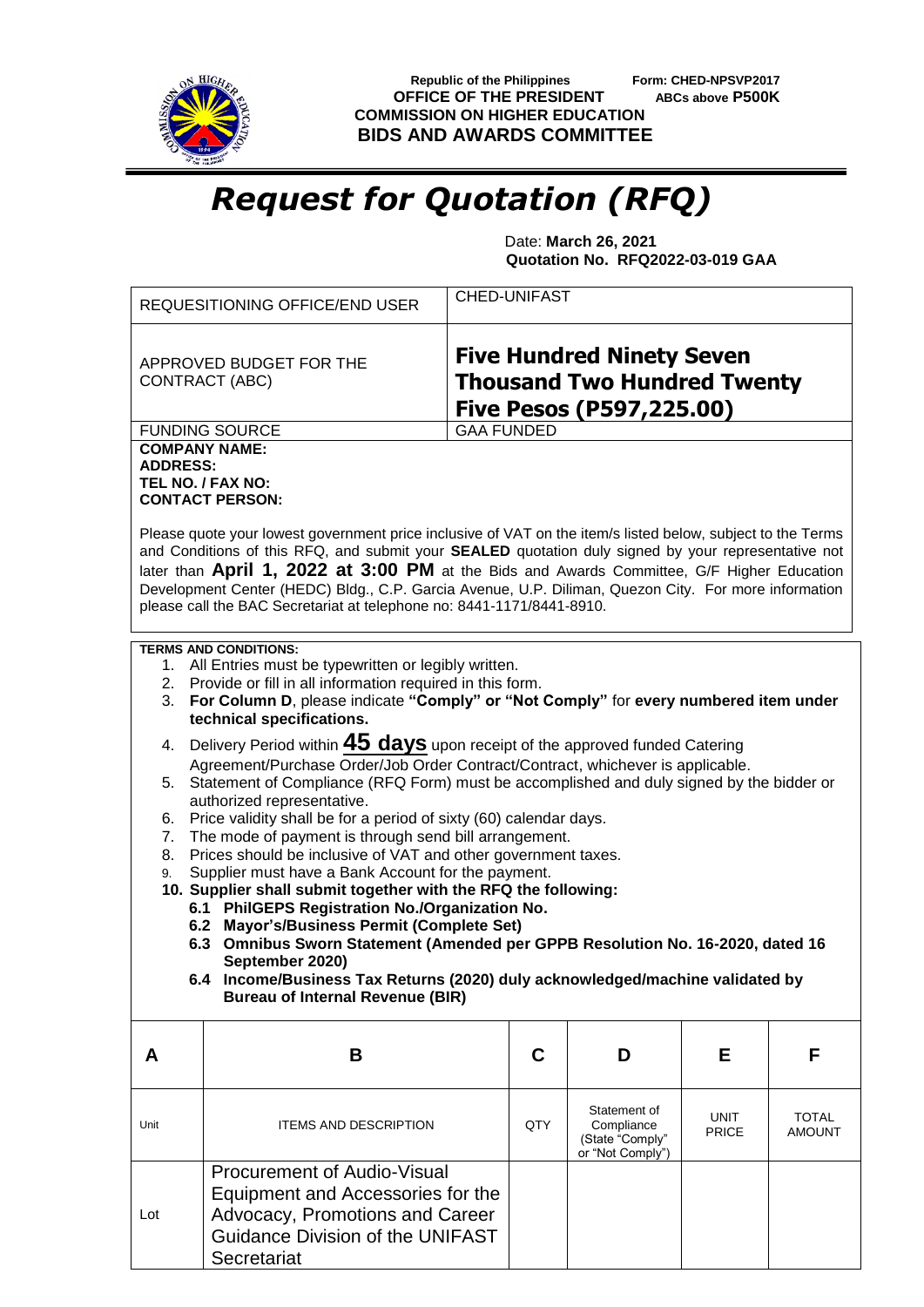| <b>Technical Specifications:</b>                                                                                                                                                                              |  |  |
|---------------------------------------------------------------------------------------------------------------------------------------------------------------------------------------------------------------|--|--|
|                                                                                                                                                                                                               |  |  |
| 1. DSLR Memory Card<br>Qty: 10 pcs<br>128GB SD Storage<br>Capacity<br>Records Full HD, 3D and<br>4K Video<br>Temperature extreme proof<br>& waterproof<br>Minimum of 100MB/s read<br>or transfer speed        |  |  |
| 2. Tower Extension<br>Qty: 20<br>At least 12-gang outlet<br>With master switch / power<br>indicator<br>Flame retardant enclosure<br>Universal outlet                                                          |  |  |
| 3. Reflector Kit<br>Qty: 3<br>5 in 1: Gold, Silver, White,<br><b>Black &amp; Translucent</b><br>Durable and flexible steel<br>spring frame<br>Collapsible round<br>At least 50 cm or 20"<br>With carrying bag |  |  |
| 4. Electrical Extension Wheel<br>Qty: 7<br>At least 20 meters<br>Minimum of 2 sockets<br>Universal heavy duty outlets<br>Outlet enclosures are made<br>up of fire-retardant<br>materials                      |  |  |
| 5. 2TB External Hard Drive<br>Qty: 8<br>Any color<br>2TB storage<br>Plug and play compatible<br>LED power / data activity<br>indicator<br>Compatibility: USB 2.0/3.0                                          |  |  |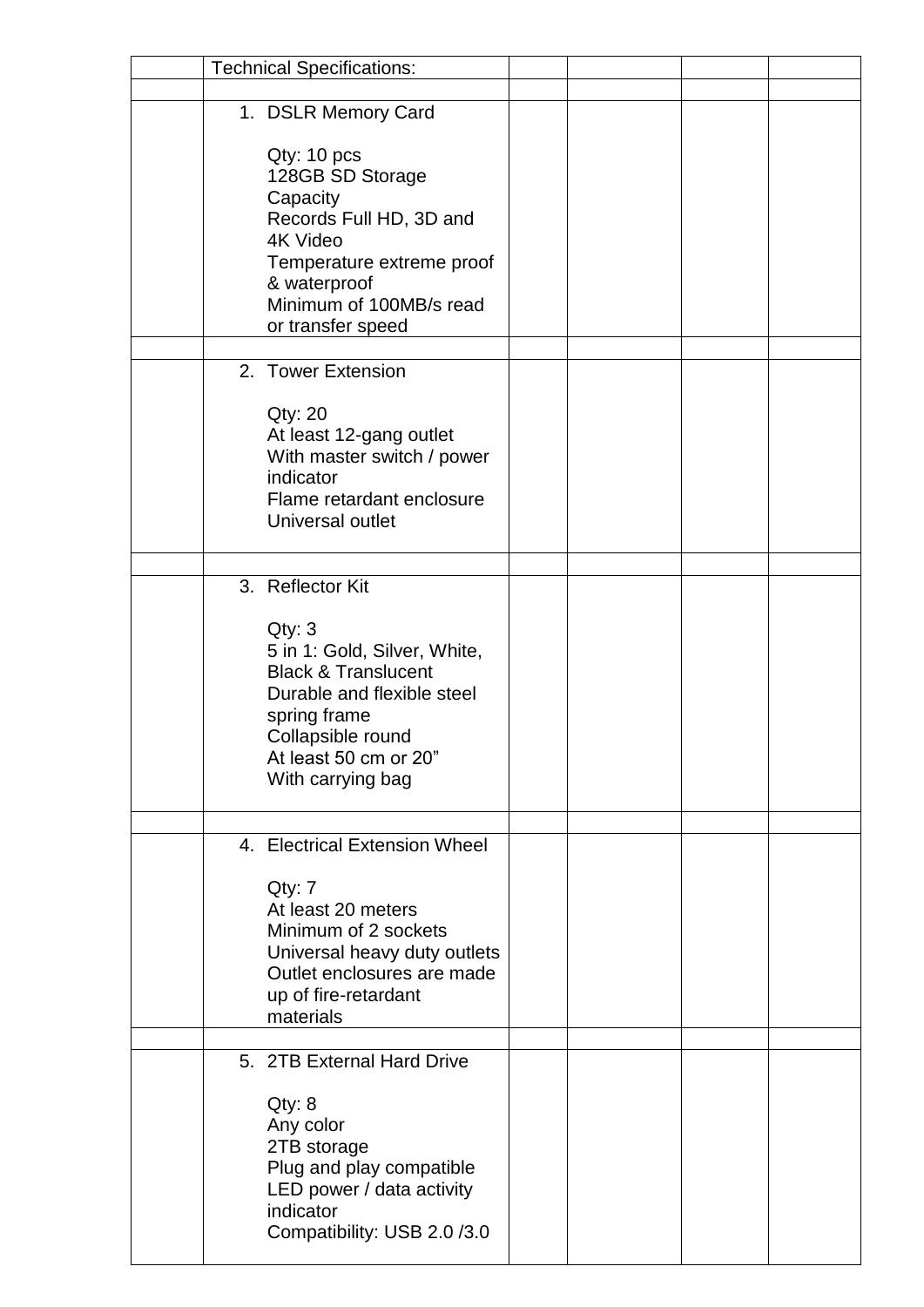| 6. Microphone Stand                                                                                                                                                                                                                                                                                                                                                                                |  |  |
|----------------------------------------------------------------------------------------------------------------------------------------------------------------------------------------------------------------------------------------------------------------------------------------------------------------------------------------------------------------------------------------------------|--|--|
| Qty: 4<br>Adjustable height<br>Minimum height 90 cm<br>Maximum height 160 cm or<br>above<br>Material: iron<br>Black powder coat finish                                                                                                                                                                                                                                                             |  |  |
| 7. DSLR Camera Bag                                                                                                                                                                                                                                                                                                                                                                                 |  |  |
| Qty: 3<br>Color: Black<br>Type: Backpack<br>Weight capacity: 1-1.5 kg<br>Dimension: at least 42cm H<br>x 14cm W x 29cm L<br>Capacity: can hold 1 DSLR<br>Camera with lens attached,<br>4-6 accessories, 1 15.6"<br>laptop (inside)<br>1 tripod (outside straps and<br>mesh bag)<br>With detachable thick<br>padded partitions                                                                      |  |  |
|                                                                                                                                                                                                                                                                                                                                                                                                    |  |  |
| 8. Capture Card<br>Qty: 4<br>HDMI 2.0, USB 3.0 and<br><b>USB-C Compatibility</b><br>Capture 1080p60 and 4K<br><b>Video Quality</b><br><b>Built-in livestreaming</b><br>platforms, YouTube,<br>Facebook, etc.<br>Low latency streaming<br>Supports most of third party<br>video capture software<br>RGB real color video format<br>up to 1080p30<br>2160p30, 1080p120 and<br>1440p60 via HDMI input |  |  |
| 9. Two-way Radio                                                                                                                                                                                                                                                                                                                                                                                   |  |  |
| Qty: 6<br>Color: Black<br>Talk range: 5 miles or<br>above<br>Maximum range: 20 miles<br>Channel capacity: 99 or                                                                                                                                                                                                                                                                                    |  |  |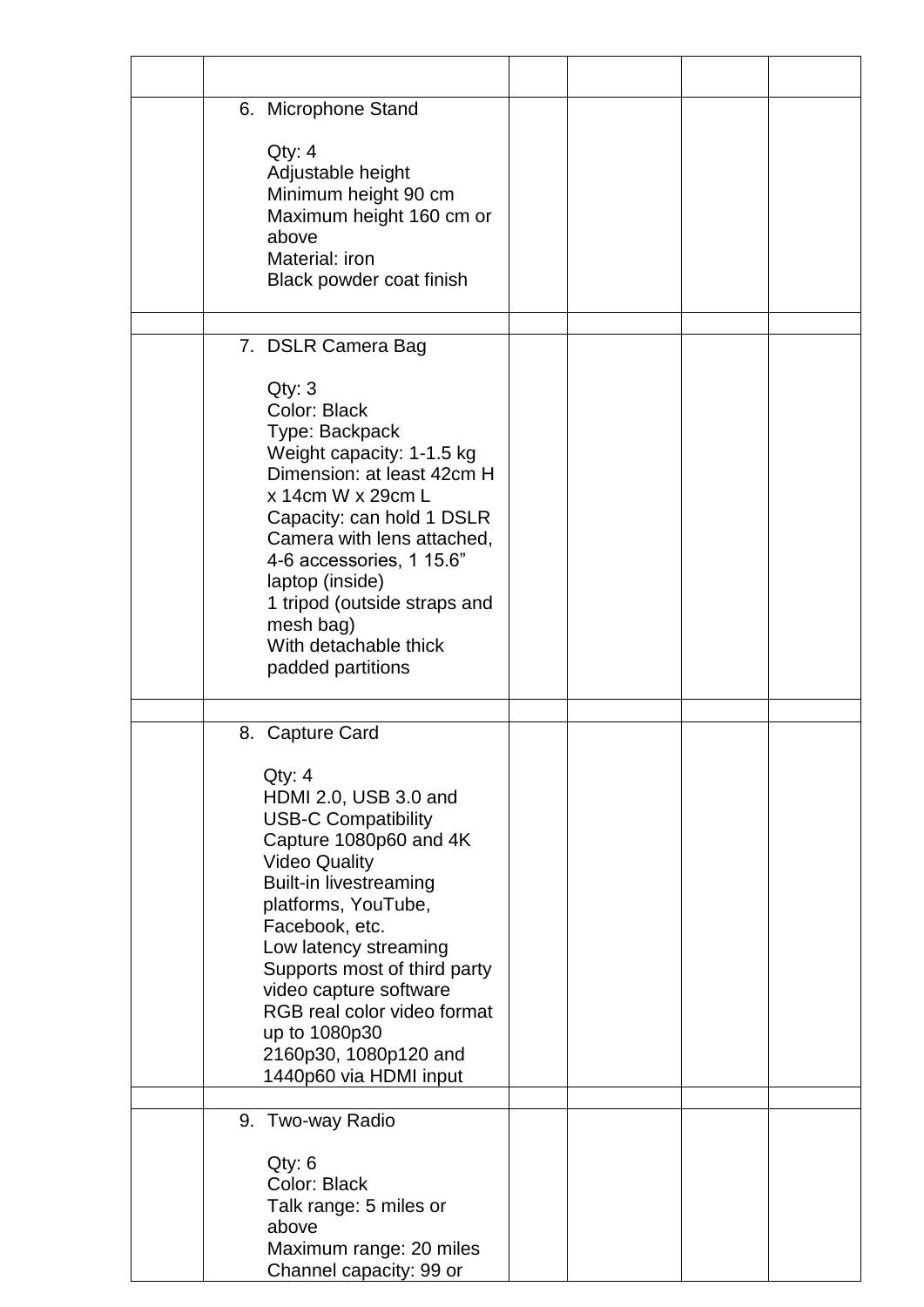| above                                                                                                                                                                                                                |  |  |
|----------------------------------------------------------------------------------------------------------------------------------------------------------------------------------------------------------------------|--|--|
|                                                                                                                                                                                                                      |  |  |
| 10. Headphones:                                                                                                                                                                                                      |  |  |
| Qty: 4<br>Can be wireless / plug-in<br>Any color<br>Noise cancelling<br>With ear pads / cushion<br>Type-C Charging Cable<br>Type-C to 3.5mm AUX<br><b>Cable for Wired Use</b><br>Battery: at least 500mAh            |  |  |
| 11. Green Screen                                                                                                                                                                                                     |  |  |
| Qty: 2<br>For studio<br>Made of fabric for chrome<br>and backdrops<br>Has green, white and blue<br>Portable / movable<br>Seamless background<br>Size: at least 10 x 15 feet<br>extending from background<br>to floor |  |  |
| 12. Boom Arm Mic Stand                                                                                                                                                                                               |  |  |
| Qty: 2<br>Universal mic clip<br>Stand height adjustable<br>Extendable & removable<br>boom arm<br>With carrying case                                                                                                  |  |  |
|                                                                                                                                                                                                                      |  |  |
| 13. Pocket Wifi<br>Qty: 5<br>Supports 4G<br>Up to 150 mbps<br>Can be power bank<br>LED indicator (signal,<br>battery) or with LCD                                                                                    |  |  |
| 14. Power Bank                                                                                                                                                                                                       |  |  |
| <b>Qty: 10</b><br>3.0 Fast charging at least<br>22.5W<br>Weight: 500g - 780g<br>Any color                                                                                                                            |  |  |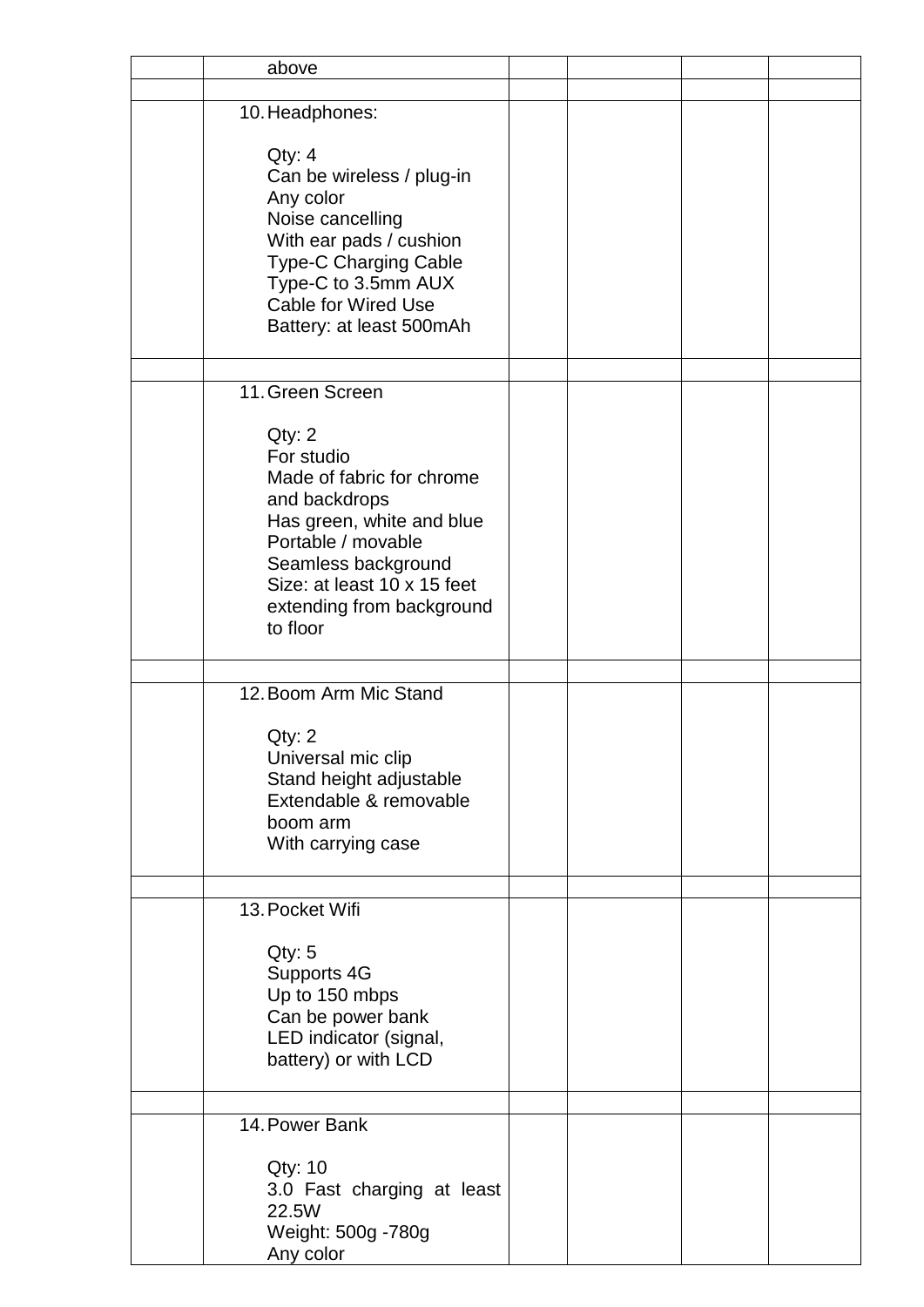| At least 60,000mAh with<br>LED display<br>At least 3 output (2 USB//1<br>Type C)<br>(USB/Type<br>3<br>input<br>C/Lighting)                                                          |  |  |
|-------------------------------------------------------------------------------------------------------------------------------------------------------------------------------------|--|--|
| 15. Handheld<br>Wired<br>Microphones                                                                                                                                                |  |  |
| Qty: 4<br>Condenser element<br>With cardiod pattern<br>Built-in wind/pop filter<br>Low sensitivity to impact<br>and handling noise                                                  |  |  |
| 16. Lapel / Lavalier Microphone                                                                                                                                                     |  |  |
| Qty: 3                                                                                                                                                                              |  |  |
| Compatible with Nikon d780                                                                                                                                                          |  |  |
| Omnidirectional polar<br>pattern                                                                                                                                                    |  |  |
| For recording and<br>broadcasting                                                                                                                                                   |  |  |
| Wireless type                                                                                                                                                                       |  |  |
| Condenser element                                                                                                                                                                   |  |  |
| 17. Ring Light                                                                                                                                                                      |  |  |
| Qty: 2<br><b>Circular Panel</b><br>With tripod, at least 100 cm<br>14 cm or above ring light<br>size<br>Color temperature: daylight<br>and warm light<br>Adjustable light intensity |  |  |
| 18. Microphone Stand                                                                                                                                                                |  |  |
| Qty: 2<br>Folding type<br>Microphone scissor arm<br>Table mounting clamp<br><b>Material: Steel</b><br>Color: Black                                                                  |  |  |